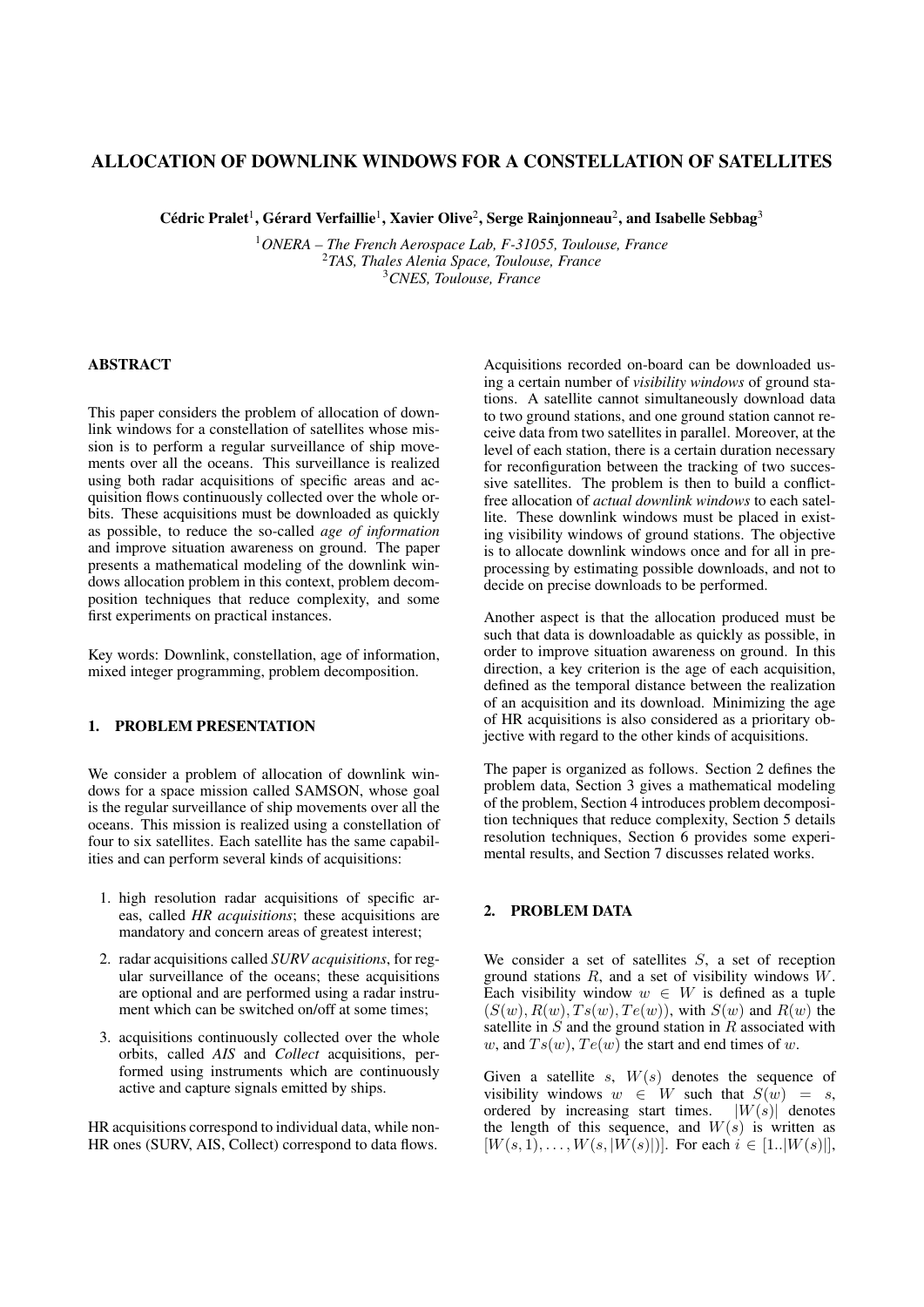$Ts(W(s, i))$  and  $Te(W(s, i))$  are denoted more concisely as  $T_s(s, i)$  and  $Te(s, i)$  respectively. Two distinct visibility windows  $w, w' \in W(s)$  such that w appears before  $w'$  in  $W(s)$  are said to be in conflict iff they overlap  $(Ts(w') < T e(w))$ . On the example of Fig. 1,  $W(s_1) = [w_1, w_2, w_3]$  and there is a conflict between windows  $w_1$  and  $w_2$ . The end time of the visibility window associated with s that immediately precedes the first visibility window in  $W(s)$  is denoted  $Te^-(s)$ . The memory size occupied by non-HR acquisitions (SURV, AIS, Collect) at that time is denoted  $\overline{Me}^-(s)$ . The start time of the visibility window that immediately follows the last visibility window in  $W(s)$  is denoted  $Ts^+(s)$ .

Given a ground station  $r \in R$ ,  $W(r)$  denotes the sequence of visibility windows  $w \in W$  such that  $R(w) =$  $r$ , ordered by increasing start times. The duration required by  $r$  for station reconfiguration between two successive satellite tracking is denoted  $\Delta(r)$  (with  $\Delta(r)$ ) 0). Two distinct visibility windows  $w, w' \in W(r)$  such that w appears before w' in  $W(r)$  are said to be in conflict iff the temporal distance between  $w$  and  $w'$  is less than reconfiguration time  $\Delta(r)$  ( $Ts(w') < Te(w) + \Delta(r)$ ). On the example of Fig. 1,  $W(A) = [w_1, w_5]$  and visibility windows  $w_1$  and  $w_5$  are in conflict for the access to station A. The set of pairs of windows  $(w, w')$  in  $W(r)$  that are in conflict with each other is denoted  $Wc(r)$ .

A visibility window  $w \in W$  is said to be *conflict-free* iff it has no conflict with other windows, both in terms of satellites and stations. The set of conflict-free visibility windows is denoted Wnc. In Fig. 1,  $Wnc = \{w_3, w_4\}.$ 

The set of mandatory HR acquisitions to be performed is denoted  $H$ . The end time associated with the realization of h and the duration required for downloading h are denoted  $Te(h)$  and  $DuDl(h)$  respectively. The satellite that must realize  $h \in H$  is known beforehand and is denoted  $S(h)$ . Given a satellite s,  $H(s)$  denotes the set of HR acquisitions  $h \in H$  to be realized by  $s(S(h) = s)$ .

In the mission specification, there also exists a minimum duration Dmin for allocated downlink windows (with  $Dmin > 0$ ). The download rate common to every satellite in S is denoted  $DIRate$  ( $DIRate > 0$ ). The mean acquisition rate associated with non-HR acquisitions, also common to all satellites, is denoted AcqRate (with  $AcqRate > 0$ ).  $AcqRate$  can be seen as the estimated mean rate at which data flows generated by SURV, AIS, and Collect acquisitions are received on-board.

#### 3. PROBLEM MODELING

#### 3.1. Simplified model

To simplify the presentation, we first consider that each visibility window must contain exactly one allocated downlink window. This assumption will be relaxed in the full model given later in Section 3.2. We also assume that



*Figure 1. Illustration of problem data*

each satellite s uses visibility windows in  $W(s)$  chronologically. This means that given two visibility windows  $w_1, w_2 \in W(s)$  such that  $w_1$  precedes  $w_2$  in  $W(s)$ , the downlink window allocated in  $w_1$  must precede the downlink window allocated in  $w_2$ . This earliest download heuristics at the level of each satellite simplifies the modeling. On the contrary, there is no restriction on the order between downlink windows that must share a given station, since a station may prefer waiting for a satellite having more prioritary acquisitions on-board.

**Decision variables** For each visibility window  $w \in$ W, we define two continuous decision variables  $ts(w), te(w) \in [Ts(w), Te(w)]$ , that respectively represent the start and end times of the downlink window allocated in w. The duration of this downlink window is  $du(w) = te(w) - ts(w)$ . For model readability reasons, given a window  $W(s, i)$  in the sequence of visibility windows of satellite s,  $ts(W(s, i))$  and  $te(W(s, i))$  are also denoted as  $ts(s, i)$  and  $te(s, i)$ . In addition, we consider that  $te(s, 0)$  and  $ts(s, |W(s)| + 1)$  are defined and take values  $Ts^{+}(s)$  and  $Te^{-}(s)$  respectively.

We also introduce, for each reception station  $r \in R$  and for each pair of conflicting visibility windows  $(w, w') \in$  $Wc(r)$ , one variable  $b(w, w') \in \{0, 1\}$  specifying whether the downlink window allocated in  $w$  precedes the one allocated in  $w'$  (value 1) or not (value 0).

Constraints Constraint 1 imposes a minimum duration for downlink windows. Constraint 2 ensures a maximum use of conflict-free visibility windows. Constraint 3 guarantees no overlapping between successive downlink windows associated with the same satellite. Constraints 4 and 5 impose a sufficient transition time between conflicting downlink windows associated with the same station.

$$
\forall w \in W : du(w) \ge Dmin \tag{1}
$$

 $\forall w \in W$ nc:  $(ts(w) = Ts(w)) \wedge (te(w) = Te(w))$ (2)  $\forall s \in S, \forall i \in [2..|W(s)|], \, Ts(s, i) < Te(s, i-1)$ :

$$
ts(s, i) \ge te(s, i - 1)
$$
\n<sup>(3)</sup>

 $\forall w, w' \in W$  s.t.  $\exists r \in R, (w, w') \in Wc(r)$ :  $(b(w, w') = 1) \rightarrow (ts(w') \ge te(w) + \Delta(r))$  (4)

$$
(b(w, w') = 0) \to (ts(w) \ge te(w') + \Delta(r))
$$
 (5)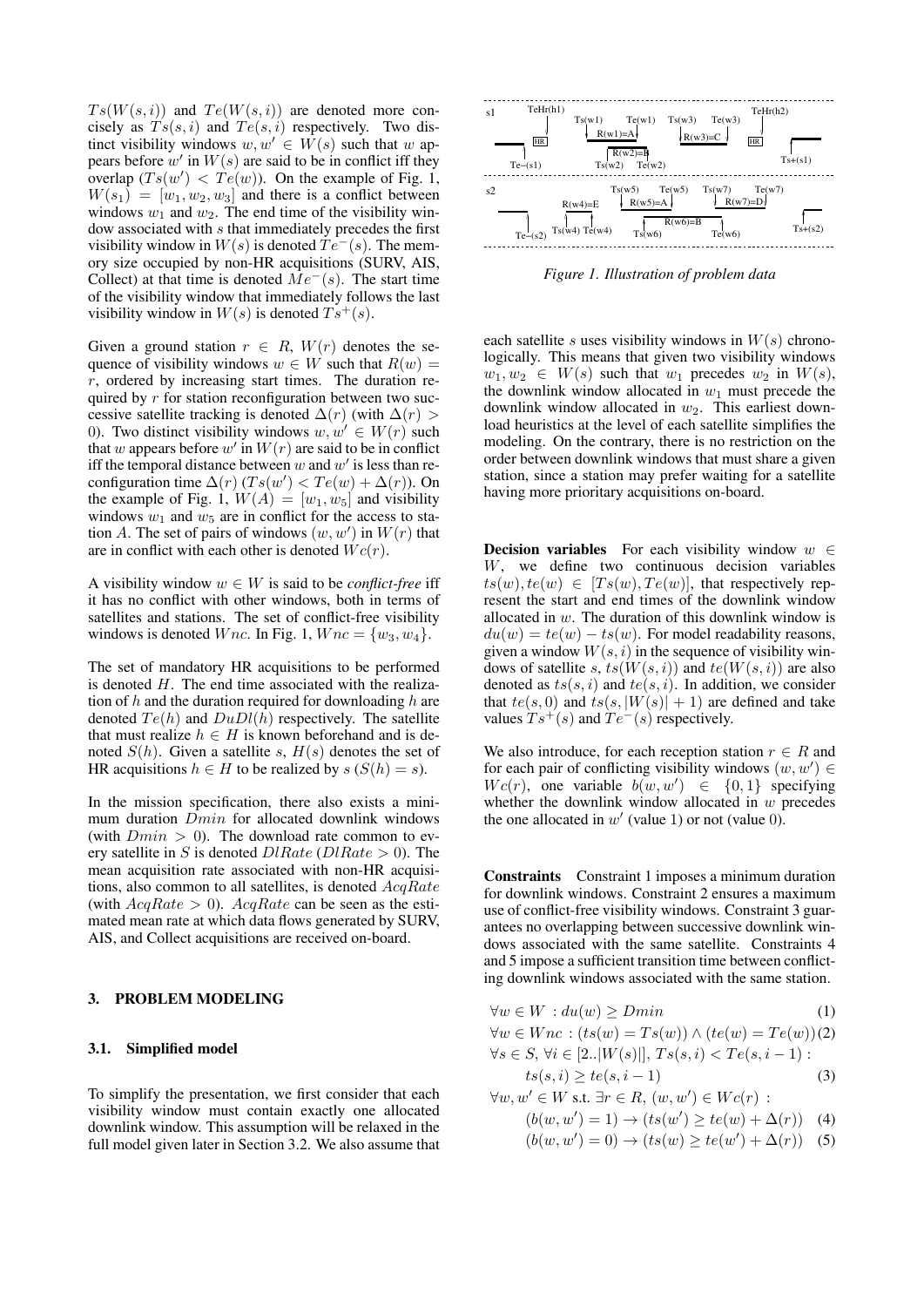**Objective**  $u_{hr}$  The first and prioritary objective function considered, denoted  $u_{hr}$ , corresponds to the mean age of HR acquisitions. The *age* of an acquisition a refers to the temporal distance between the end of the realization of  $a$  and the start of its download. In order to obtain a definition independent from the precise scheduling of downloads, we build the following approximation. Assume that  $a$  ends at time  $t$  and is downloaded in a downlink window starting at time  $t'$ . Then, (1) if  $t < t'$ ,  $age(a) = t' - t$ , (2) otherwise  $age(a) = 0$ . This is equivalent to be optimistic and assume that a is downloaded as soon as possible in its associated downlink window. The two previous cases can be gathered using  $age(a) = \max(0, t'-t)$ . For acquisitions a not downloaded over the planning horizon and to be performed by satellite s, we take  $age(a) = Ts^+(s) - t$ , that is we do as if  $a$  is downloaded as soon as possible in the visibility window that follows the last window in  $W(s)$ .

In order to define objective function  $u_{hr}$ , the following decision variables are added to the model:

- $\forall s \in S, \forall i \in [1..|W(s)|+1], \forall h \in H(s),$  $dI H r(s, i, h) \in \{0, 1\}$ : indicates whether HR acquisition h is downloaded in  $W(s, i)$  (value 1) or not (value 0); for  $i = |W(s)| + 1$ ,  $dH(r(s, i, h) = 1$ means that  $h$  is downloaded after the end of the planning horizon;
- $\forall h \in H$ ,  $age(h) \in \mathbb{R}^+$ : age of HR acquisition h;
- $\forall s \in S, \forall i \in [1..|W(s)|], \; duDlHr(s,i) =$  $\sum_{h \in H(s)} D u D l(h) \cdot dl H r(s, i, h)$ : duration consumed by the download of HR acquisitions in visibility window  $W(s, i)$ .

Constraints 6 to 9 are imposed over these variables. Constraint 6 ensures that each HR acquisition is downloaded exactly once (possibly after the end of the planning horizon). Constraint 7 expresses that the download duration in a given downlink window must not exceed the duration of that window. Constraint 8 defines the age of an HR acquisition. Constraint 9 gives an additional temporal condition on the end time of the downlink window in which an HR acquisition is downloaded.

$$
\forall s \in S, \forall h \in H(s) : \sum_{1 \le i \le |W(s)|+1} d l H r(s, i, h) = 1(6)
$$
  

$$
\forall s \in S, \forall i \in [1..|W(s)|] : du D l H r(s, i) \le du(s, i) (7)
$$
  

$$
\forall s \in S, \forall i \in [1..|W(s)|+1], \forall h \in H(s) : (d l H r(s, i, h) = 1) \rightarrow (age(h) = max(0, ts(s, i) - Te(h)))
$$
  

$$
\forall s \in S \forall i \in [1, |W(s)|] \forall h \in H(s).
$$
  
(8)

$$
\forall s \in S, \forall i \in [1..|W(s)|], \forall n \in H(s):
$$

$$
(dlHr(s,i,h) = 1) \rightarrow (te(s,i) \ge Te(h) + DuDl(h)
$$
(9)

In theory, there exist particular cases in which these constraints do not suffice to guarantee that the downlink windows chosen for HR acquisitions can actually be used. Nevertheless, the model proposed provides a quite reasonable approximation of the age of HR acquisitions.

The mean age objective function  $u_{hr}$  to be minimized is then given by Equation 10. Other criteria such as the worst age could also be considered.

$$
u_{hr} = \frac{1}{|H|} \cdot \sum_{h \in H} age(h) \tag{10}
$$

**Objective**  $u_{nhr}$  The secondary objective function, denoted  $u_{nhr}$ , corresponds to the mean age of non-HR acquisitions. In order to define the age of these acquisitions, the following variables are added to the model:

- $\forall s \in S, \forall i \in [0..|W(s)|], \, me(s, i) \in \mathbb{R}^+$ : estimation of the memory size occupied by non-HR data at the end of the downlink window placed in  $W(s, i)$ ;
- $\forall s \in S, \forall i \in [1..|W(s)|+1], \text{ to } (s,i) \in \mathbb{R}$ : estimation of the acquisition time of the oldest non-HR data to be downloaded in  $W(s, i)$ .

These variables must satisfy constraints 11 to 13. Constraints 11 and 12 define the memory size occupied by non-HR acquisitions at the end of each downlink window. In Constraint 12, this memory size takes into account (1) the memory size occupied at the end of the previous downlink window, (2) the data volume generated by data flows (SURV, AIS, and Collect) between the end of the previous downlink window and the end of the current downlink window, and (3) the maximum volume of non-HR data downloadable in the current downlink window. Constraint 13 defines the date of the oldest non-HR acquisition to be downloaded in a given window.

$$
\forall s \in S : me(s, 0) = Me^{-}(s)
$$
(11)  
\n
$$
\forall s \in S, \forall i \in [1..|W(s)|] :\nme(s, i) = max(0, me(s, i - 1)\n+ AcqRate \cdot (te(s, i) - te(s, i - 1))\n- DIRate \cdot (du(s, i) - duDHF(s, i))) (12)\n
$$
\forall s \in S, \forall i \in [1..|W(s)| + 1] :\nme(s, i - 1)
$$
$$

$$
to(s,i) = te(s,i-1) - \frac{me(s,i-1)}{AcqRate}
$$
\n<sup>(13)</sup>

The notions are illustrated in Fig. 2. In Fig. 2(a), downlink window number  $i - 1$  ends at time  $t = 10$  and the memory size occupied at the end of this window is null. This means that all acquisitions performed strictly before  $t = 10$  are downloaded before the end of window  $i - 1$ . The oldest non-HR acquisition to be downloaded in window i therefore corresponds to the acquisition realized just after the end of window  $i - 1$ , that is  $to(s, i) = 10$ . In Fig. 2(b), downlink window number  $i - 1$  ends at time  $t = 9$  and the memory size occupied at that time is 6 memory units. Given that data flows are recorded with rate  $AcqRate = 3$  and if we consider that data flows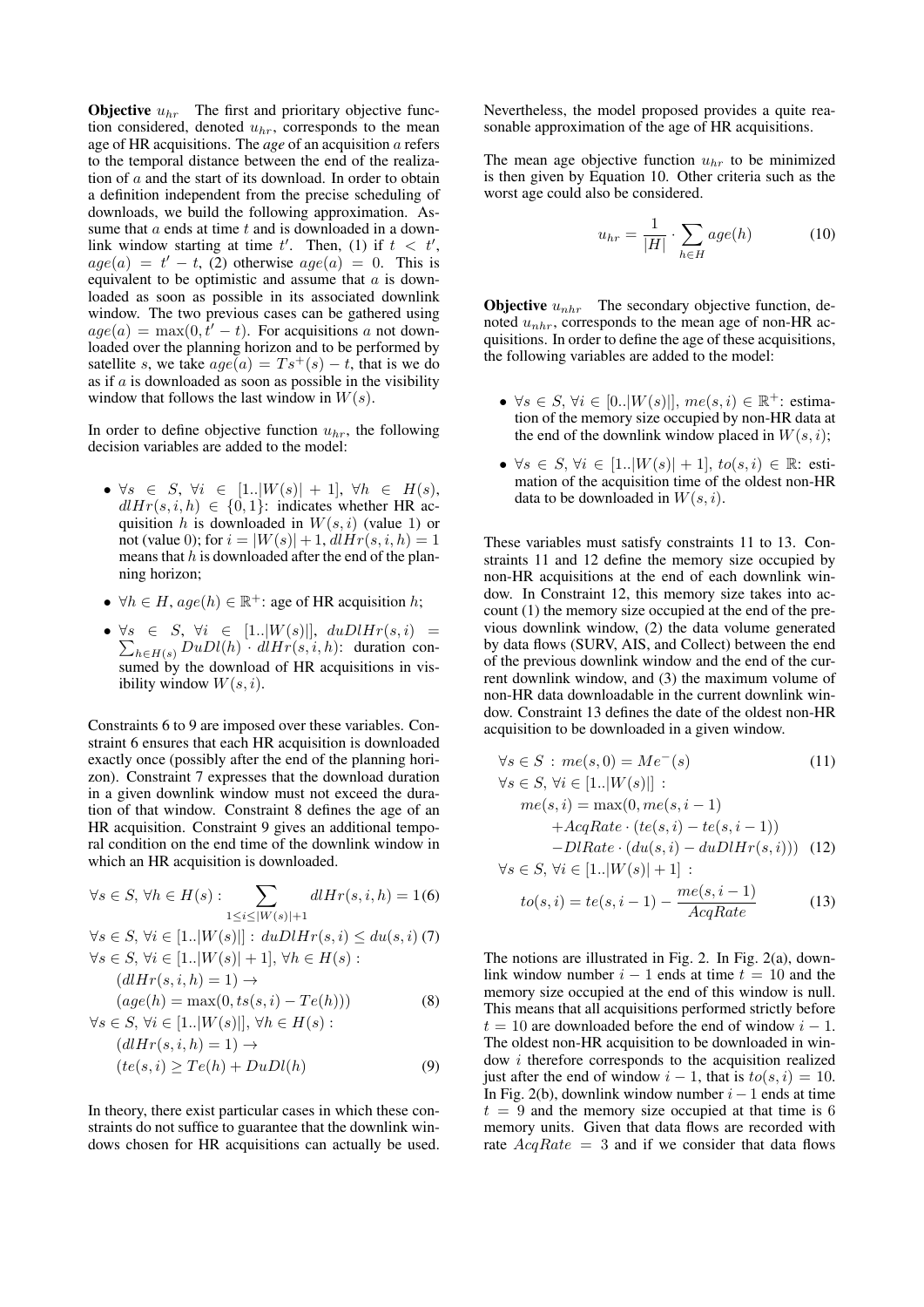are downloaded chronologically (in the order of their acquisition), then the oldest acquisition in memory at time  $te(s, i - 1)$  was realized  $\frac{me(s, i-1)}{AcqRate}$  units of time before  $te(s, i-1)$ , hence  $to(s, i) = te(s, i-1) - \frac{me(s, i-1)}{AcqRate} = 7.$ Fig. 2(c) provides an example showing that  $to(s, i)$  can even be located before the start of window  $i - 1$ .



*Figure 2. Computation of* to(s, i)

Similarly to HR acquisitions, the goal is to minimize the mean age of non-HR data. The main difference with HR acquisitions is that we have to deal with data flows instead of data punctually produced by acquisitions of specific areas. To define the mean age of a flow, let us consider a data flow recorded from  $t_1$  to  $t_2$ and downloaded in a window starting at time  $t'$ . By reusing the same definition for the age of a single acquisition as previously, the mean age of data recorded from  $t_1$  to  $t_2$  is given by  $\frac{1}{t_2-t_1} \cdot \int_{t_1}^{t_2} \max(0, t'-t) dt$ . By reasoning over the whole horizon, of length  $L(s)$  =  $Te^-(s) - Ts^+(s)$ , the mean age of data flows is given by Equation 14. In this equation, we compute the sum of the ages of data downloaded in each downlink window (terms  $\int_{to(s,i)}^{to(s,i+1)} \max(0, ts(s,i) - t) dt$ ). We also consider the particular case of the end of the horizon, by computing the mean age of acquisitions downloaded at  $Ts^+(s)$  (term  $\int_{to(s,|W(s)|+1)}^{Ts^+(s)} \max(0,Ts^+(s)-t) dt$ ). Via some computations, Equation 14 can be reformulated as in Equation 15.

$$
\frac{1}{L(s)} \cdot \left( \sum_{i \in [1..|W(s)|]} \int_{to(s,i)}^{to(s,i+1)} \max(0, ts(s,i) - t) dt + \int_{to(s,|W(s)|+1)}^{Ts^+(s)} \max(0, Ts^+(s) - t) dt \right)
$$
(14)

$$
= \frac{1}{2L(s)} \cdot \left( \sum_{i \in [1..|W(s)|+1]} (ts(s,i) - to(s,i))^2 - \sum_{i \in [1..|W(s)|]} (ts(s,i) - to(s,i+1))^2 \right)
$$
(15)

We decide in the following to ignore the second sum in Equation 15, for several reasons: (1) in practice, it is expected that acquisitions recorded on-board are likely to be downloadable in the next downlink window; in this case,  $ts(s, i) > to(s, i + 1)$  will often be false and the second sum will only contain a few terms; (2) because of the minimum duration of downlink windows and because of the distance between successive visibility windows, it is expected that for most of indices  $i \in [1..|W(s)|]$ , terms  $(ts(s, i) - to(s, i + 1))^2$  of the second sum are much smaller than terms  $(ts(s, i + 1) - to(s, i + 1))^2$  of the first sum; (3) discarding the second sum allows to get a convex (quadratic) criterion, which makes the optimization task easier.

As a result, we keep only the first term in Equation 15 and define objective function  $u_{nhr}$  to be minimized as:

$$
u_{nhr} = \frac{1}{|S|} \sum_{s \in S} \frac{1}{2L(s)} \sum_{i \in [1..|W(s)|+1]} (ts(s,i) - to(s,i))^2 (16)
$$

Equation 16 shows that in order to decrease the mean age of acquisitions, it is interesting to minimize the gap between  $to(s, i)$  and  $ts(s, i)$ , that is to increase  $to(s, i)$  and decrease  $ts(s, i)$ . It can be shown that, as a side effect, it indirectly maximizes the duration of downlink windows and minimizes the distance between these windows.

#### 3.2. Complete Model

In the previous model, each visibility window  $w \in W$ must contain exactly one allocated downlink window. But in practice, having one downlink window of duration  $\geq$  Dmin in every  $w \in W$  may be impossible. It may also be suboptimal, due to the time wasted by station reconfiguration between the tracking of two satellites.

This is why we propose a second model, in which each visibility window can contain 0 or 1 downlink window. To allow for 0 to  $K$  downlink windows inside a single visibility window (not just  $0$  or  $1$ ), it would suffice to duplicate visibility windows  $K$  times, the duplicated windows being in conflict with each other. This can be useful for situations in which one ground station tracks a first satellite, then tracks a second one for receiving an important acquisition, and then comes back to the first one.

Additional variables The main difference in terms of modeling is the addition of variables representing the sequence of allocated downlink windows for each satellite. More formally, the variables added are as follows:

•  $\forall w \in W$ ,  $use(w) \in \{0, 1\}$ : existence of a downlink window in visibility window w (value 1) or not (value 0); for  $s \in S$  and  $i \in [1..|W(s)|]$ ,  $use(W(s, i))$  is denoted more concisely  $use(s, i);$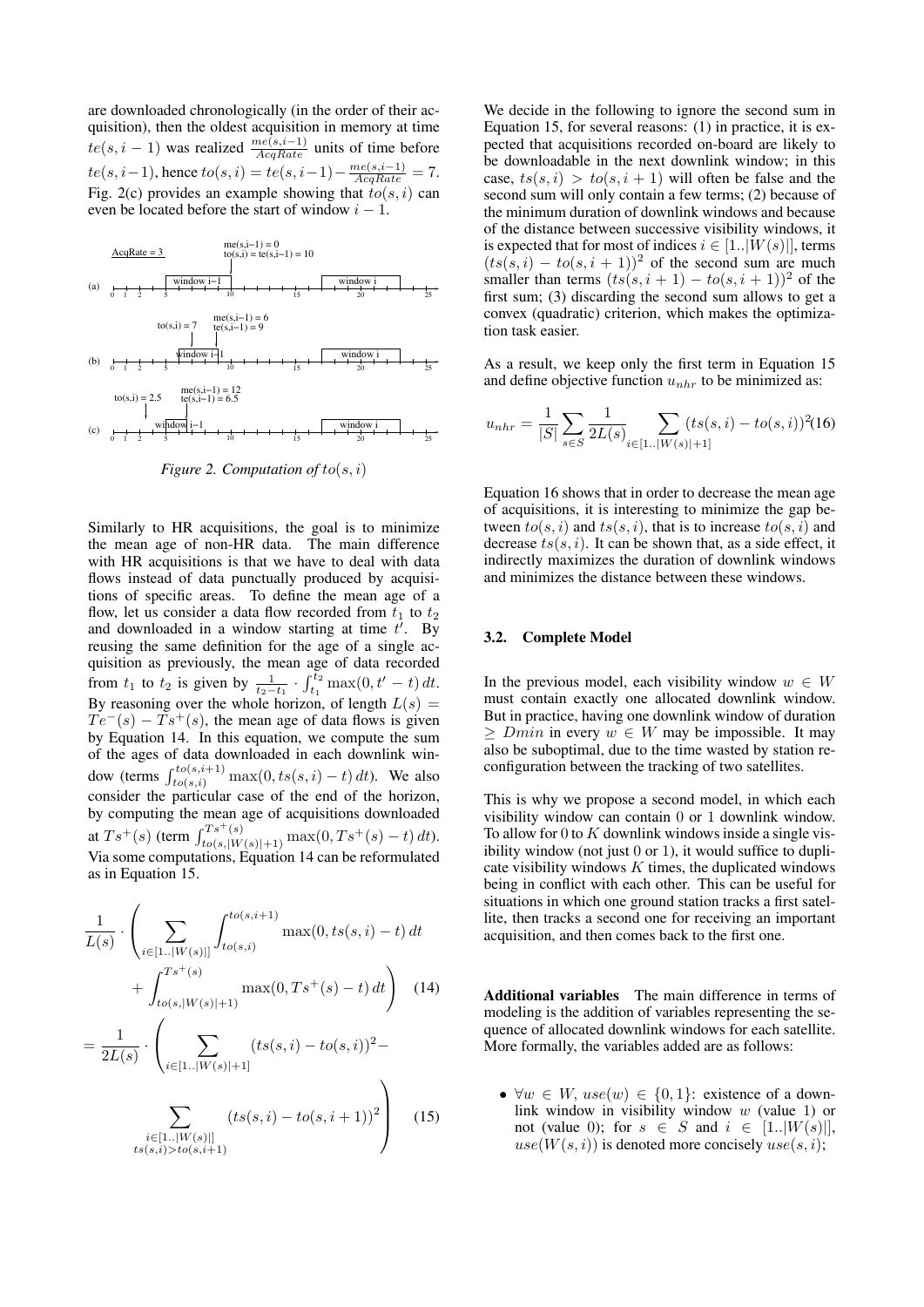•  $\forall s \in S, \forall i \leq i' \in [0..|W(s)|+1], next(s, i, i') \in$  ${0, 1}$ : indicates whether for satellite s, downlink window placed in  $W(s, i)$  is the downlink window that immediately precedes downlink window placed in  $W(s, i')$  (value 1) or not (value 0).

Constraints To avoid any confusion, we give in Equations 17 to 27 the set of new constraints considered in this second model. Constraints 17-18 express that a downlink window is used iff it is involved in the sequence of allocated downlink windows (it has exactly one successor and one predecessor). Constraint 19 ensures that the window that ends at  $Te^-(s)$  has exactly one successor. Constraint 20 ensures that the window that starts at  $Ts^+(s)$ has exactly one predecessor. Constraint 21 gives arbitrary values to variables of precedence between unused windows. Last, Constraints 22 to 27 correspond to a reformulation of Constraints 1 to 5 of the simplified model.

$$
\forall s \in S, \, \forall i \in [1..|W(s)|]:
$$

$$
use(s, i) = \sum_{i' \in [i+1..|W(s)|+1]} next(s, i, i') \tag{17}
$$

$$
use(s, i) = \sum_{i' \in [0..i-1]} next(s, i', i)
$$
\n(18)

 $\forall s \in S, :$ 

$$
\sum_{i \in [1..|W(s)|+1]} next(s,0,i) = 1 \tag{19}
$$

$$
\sum_{i \in [0..|W(s)|]} next(s, i, |W(s)| + 1) = 1
$$
\n(20)

 $\forall w, w' \text{ s.t. } \exists r \in R, (w, w') \in Wc(r)$ :

$$
(b(w, w') \leq use(w)) \land (b(w, w') \leq use(w')) \quad (21)
$$

$$
\forall w \in W : du(w) \geq Dmin \cdot use(w) \tag{22}
$$

 $\forall w \in W$ nc:  $(use(w) = 1) \land$  $(ts(w) = Ts(w)) \wedge (te(w) = Te(w))$  (23)

$$
(ts(w) - Is(w)) \wedge (te(w) - I e(w))
$$
  

$$
\forall w \in W \setminus Wnc:
$$

$$
(use(w) = 0) \rightarrow (ts(w) = te(w) = Ts(w))
$$
 (24)

$$
\forall s \in S, \, \forall i_1 < i_2 \in [1..|W(s)|], \, Ts(s, i_2) < Te(s, i_1) \, :
$$

$$
(next(s, i_1, i_2) = 1) \to (ts(s, i_2) \ge te(s, i_1)) \quad (25)
$$

 $\forall w, w' \in W$  s.t.  $\exists r \in R, (w, w') \in Wc(r)$ :

$$
(b(w, w') = 1) \rightarrow (ts(w') \ge te(w) + \Delta(r))
$$
 (26)  

$$
((b(w, w') = 0) \land (use(w) = 1) \land (use(w') = 1))
$$

$$
u(w, w') = 0) \land (use(w) = 1) \land (use(w') = 1))
$$

$$
\to (ts(w) \ge te(w') + \Delta(r)) \tag{27}
$$

**Objective** Objectives  $u_{hr}$  and  $u_{nhr}$  must be reformulated as well. For  $u_{hr}$ , the only difference is the addition of Constraint 28 below, which expresses that an HR acquisition cannot be downloaded in a downlink window that is not used. Constraints 6 to 9 are kept.

$$
\forall s \in S, \forall i \in [1..|W(s)|], \forall h \in H(s):dlHr(s, i, h) \leq use(s, i)
$$
 (28)

The expression of  $u_{hr}$  is still that of Equation 10.

As for  $u_{nhr}$ , Constraints 11 to 13 of the simplified model are replaced by Constraints 29 to 33. Constraints 29 to 31 redefine the memory size  $me(s, i)$  occupied at the end of each downlink window, and Constraints 32-33 redefine the values of variables  $to(s, i)$  which give an estimation of the realization time of the oldest non-HR data to be downloaded in  $W(s, i)$ .

$$
\forall s \in S : me(s, 0) = Me^{-}(s)
$$
  

$$
\forall s \in S, \forall i \in [1..|W(s)|], W(s, i) \notin Wnc:
$$
  

$$
(20)
$$

$$
(use(s, i) = 0) \rightarrow (me(s, i) = 0)
$$
\n
$$
\forall s \in S, \forall i < i' \in [0..|W(s)|] : (next(s, i, i') = 1) \rightarrow (me(s, i') = max(0, me(s, i) + AcqRate \cdot (te(s, i') - te(s, i)) - DIRate \cdot (du(s, i') - duDlHr(s, i')))) \tag{31}
$$

$$
\forall s \in S, \, \forall i \in [1..|W(s)|], \, W(s,i) \notin Wnc: (use(s,i) = 0) \to (to(s,i) = Ts(s,i))
$$
(32)

$$
\forall s \in S, \forall i < i' \in [0..|W(s)|+1]:(next(s, i, i') = 1) \rightarrow(to(s, i') = te(s, i) - \frac{me(s, i)}{AcqRate})
$$
(33)

The expression of  $u_{nhr}$  is still the expression given in Equation 16 (in particular thanks to the fact that the constraints ensure that  $ts(s, i) = to(s, i) = Ts(s, i)$  for a window  $W(s, i)$  which is not used).

## 4. PROBLEM DECOMPOSITION

The model previously described contains a certain number of variables and constraints. Using this model over a large horizon may lead to high computation times. This is why we propose a problem decomposition technique that identifies small sets of conflicting windows and allows to reason locally on each of these sets. These elementary sets of conflicting windows are obtained via the notions of conflict graph and conflict group introduced below.

Conflict graph and conflict groups The *conflict graph* is the graph which contains one node per visibility window  $w \in W$ , and whose edges are defined inductively as follows:

- 1. if there is a conflict between visibility windows  $w$ and  $w'$  (in terms of satellite or station), then there is an edge between  $w$  and  $w'$ ;
- 2. given a satellite s, if windows  $w = W(s, i)$  and  $w' = W(s, i + 1)$  have conflicts with other windows (but not necessarily with each other), then there is an edge between  $w$  and  $w'$ ;
- 3. if a visibility window  $W(s, i)$  is conflict-free but if  $W(s, i - 1)$  and  $W(s, i + 1)$  are linked by a path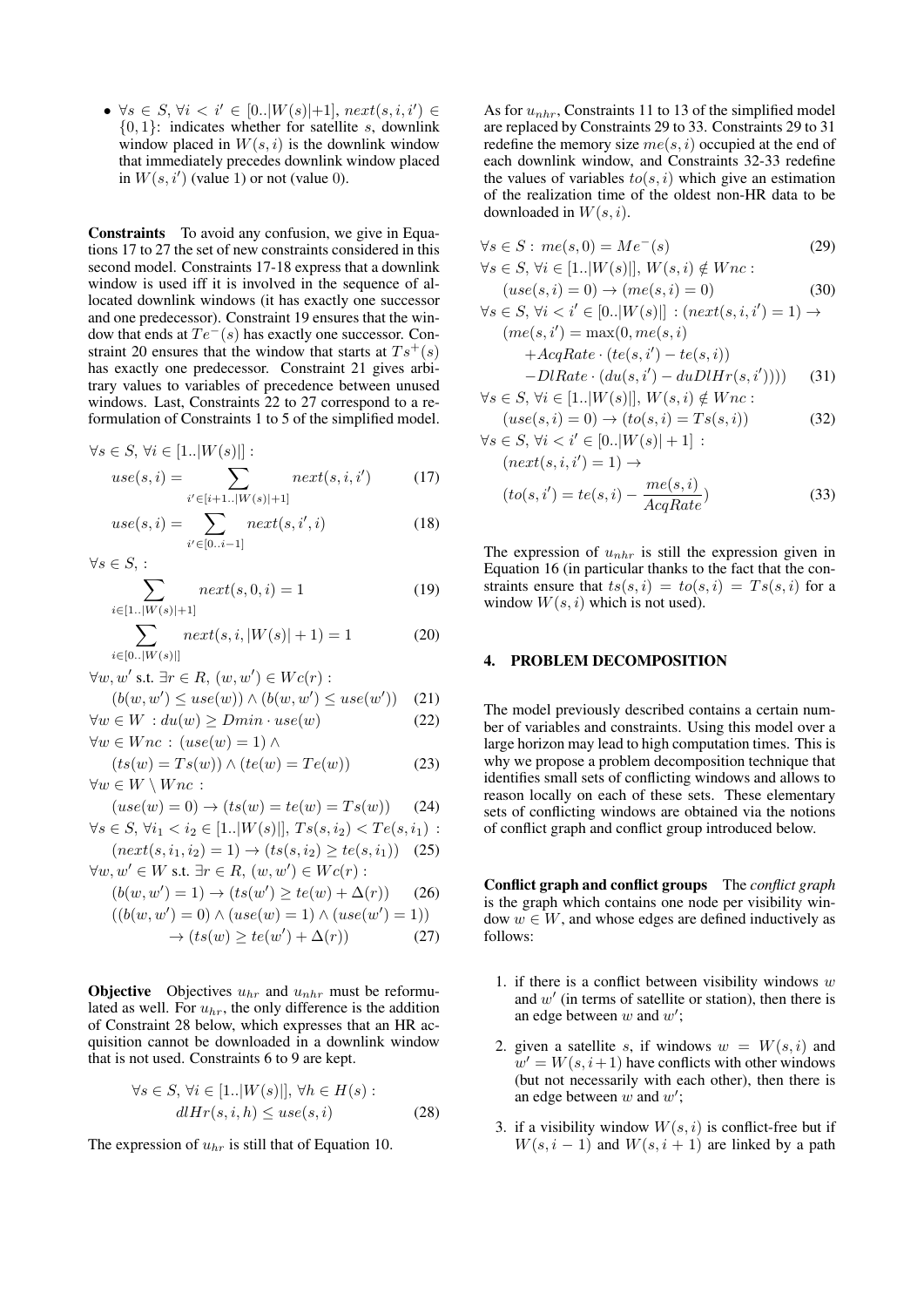in the conflict graph, then there exists one edge between  $W(s, i - 1)$  and  $W(s, i)$ , and one edge between  $W(s, i)$  and  $W(s, i + 1);$ 

4. all edges are obtained using the three previous rules.

Informally, a conflict graph indicates whether decisions concerning two visibility windows  $w, w'$  depend on each other, either due to constraints (case 1 above), or due to the criterion (case 2 and 3 above). An example of conflict graph is given in Fig. 3. In this graph, edges are labeled with the rule that created them.



*Figure 3. Conflict graph and conflict groups on an example involving* 4 *satellites (*s<sup>1</sup> *to* s4*) and* 6 *ground stations (*A *to* F*); conflict groups not reduced to a single visibility window are encircled*

We define the *set of conflict groups* as the set of connected components of the conflict graph, that is as the set of maximum subgraphs of this graph such that two nodes in the subgraph are connected to each other by a path. The size of a conflict group  $q$  is the number of visibility windows it contains. The conflict graph of Fig. 3 contains three connected components (three conflict groups) not reduced to a single node. Extracting conflict groups by computation of connected components has a linear time complexity in the number of nodes and edges in the conflict graph.

The problem decomposition technique proposed consists in reasoning conflict group by conflict group, in order to deal with problems of smaller size. The kind of constellation considered for the Ocean surveillance mission (4 to 6 satellites on low-altitude orbits) implies that group of conflicts are small in practice.

The theoretical justification of the decomposition proposed is that if we assume that it is always possible to download the whole memory during a conflict-free visibility window, then no constraint links variables of a conflict group to variables of another one, and the objective function can be split into several independent local objective functions (one per conflict group).

In case dumping the whole memory during one conflictfree visibility window is not possible, the approach can still be used by solving conflict groups chronologically. This allows to determine the set of HR acquisitions not downloaded yet for a given conflict group, and to determine the memory size occupied by non-HR data at the beginning of each conflict group (element  $Me<sup>-</sup>(s)$ ). Note that such a chronological conflict group resolution strategy offers no optimality guarantee on the solution found.

# 5. RESOLUTION TECHNIQUES

Once the problem is decomposed, several approaches can be used to reason on each conflict group independently:

- Using the model of Section 3.2 and exact resolution techniques on the elementary problems obtained may be possible. All constraints of the model are linear or can be linearized. Objective function  $u_{hr}$  is linear, while objective function  $u_{nhr}$  is quadratic. Variables are either boolean or continuous. The mathematical problem obtained is therefore a *Mixed Integer Linear Programming* (MIP) problem when considering objective function  $u_{hr}$ and a *Mixed Quadratic Programming* (MQP) problem when considering objective function  $u_{nhr}$ . Several tools can be used to solve MIP problems, such as IBM ILOG CPLEX. The latter is also able to solve MQP problems under some restrictions that are satisfied by objective function  $u_{nhr}$ . To deal with the two objective functions in a hierarchical way, it suffice to solve the MIP problem involving  $u<sub>hr</sub>$ , and then to solve the MQP problem involving  $u_{nhr}$ , with the additional constraint that  $u_{hr}$  must be equal to the optimal value found at the first step.
- Local search techniques can also be used. In this context, local moves can correspond to additions and removals of downlink windows. At any step, the quality of the current allocation of downlink windows can be evaluated by solving a pure continuous linear/quadratic program, in which the sequence of downlink windows to be used is known (but not their start and end times). In a greedy version, only additions of downlink windows are used.
- A decision rule DR applied chronologically can be defined to solve conflicts. (a) In case of overlapping between two visibility windows associated with the same satellite, we first try to entirely select the window that has the earliest start time and to prune the second window accordingly; if the length of this second pruned window is less than  $Dmin$ , the opposite choice is made (full selection of the second window and pruning of the end time of the first window); if both options are impossible, the longest window is chosen. (b) In case of a conflict of access to the same station  $r$  between visibility windows  $w_1$ ,  $w_2$  associated with two satellites, let d be the length of the time interval that covers  $w_1, w_2$  ( $d =$  $\max(T e(w_1), T e(w_2)) - \min(T s(w_1), T s(w_2))).$ 
	- If  $d \leq \Delta(r)$ , duration d is too small for using the two windows, hence only one visibility window is kept. In version DR1, the window is selected for the satellite with the oldest preceding downlink window. In version DR2, the window selected is chosen so as to minimize the maximum duration during which no downlink is possible (DR2 considers both the previous and the next possible downlink windows).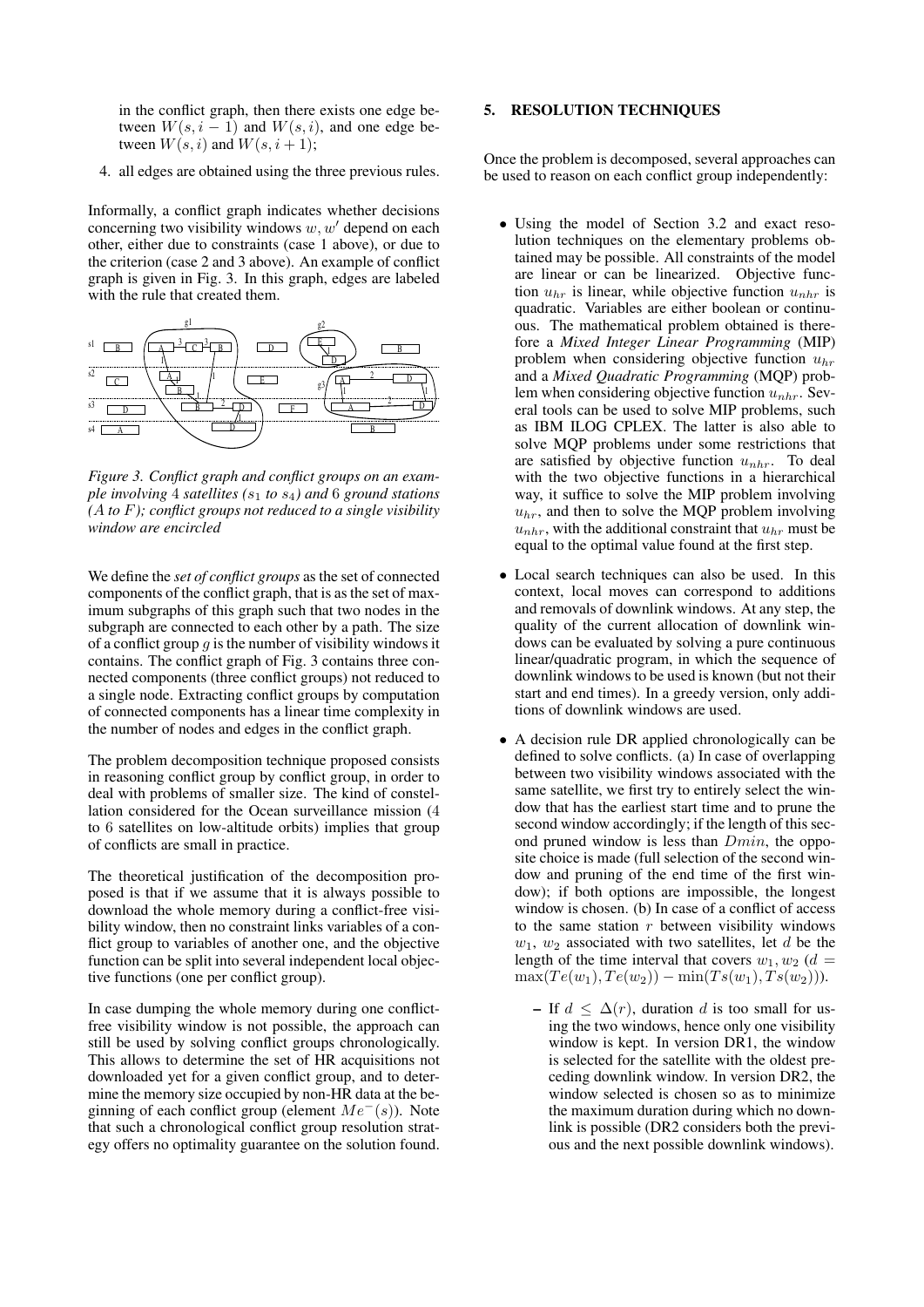– Otherwise  $(d > \Delta(r))$ , if we assume that  $w_1$  has the earliest start time, then the first allocated window is put in  $w_1$ . It starts at  $Ts(w_1)$  and ends at  $te_1 = \min(Ts(w_1) + (d \Delta(r)/2$ ,  $Te(w_1)$ ) (fair sharing of the available communication time). The second allocated window, put in  $w_2$ , starts at  $te_1 + \Delta(r)$ and ends at  $Te(w_2)$ .

# 6. EXPERIMENTS

A few experiments were performed using IBM ILOG CPLEX. We considered the configuration of the SAM-SON constellation involving only four satellites. Over a temporal horizon of 28 days (cycle of the constellation), there are 98 conflict groups corresponding to conflict of access to a ground station. All these conflict groups are of size 2, which can be explained by the kind of constellation considered: two orbital planes; circular, low-altitude, quasi-polar orbits; two satellites per orbital plane, at symmetric positions. A conflict can actually exist only if one satellite of the first orbital plane and one satellite of the second one are visible at the same time from the same ground station. Such conflicts appear only for stations near to the pole. The size of conflict groups could be higher for more complex constellations or for constellations with medium- or high-altitude orbits, for which potential communication windows are longer.

Table 1 gives, for three of the conflict groups obtained, the mean age of acquisitions given by objective  $u_{nhr}$  (no HR acquisition here). Two configurations in terms of min duration Dmin of a downlink window and in terms of reconfiguration time  $\Delta(r)$  for a station are considered. The results show that on conflicts of size 2, decision rules DR1/DR2 are quite good compared to the optimal MQP strategy, with a small advantage to DR2. Higher gaps between MQP and the decision rules could however be observed on more complex configurations. Concerning computation times, the optimal MQP approach takes about 0.01s in each case. It would be interesting to see on more complex practical instances the evolution of computation times with the size of conflict groups. The techniques of allocation of downlink windows were integrated in a more general tool for managing the SAMSON mission (see [17]), based on decision rule DR1.

|                |                    | $u_{nhr}$ (in sec.) |                 |                 |
|----------------|--------------------|---------------------|-----------------|-----------------|
| conflict       | $Dmin / \Delta(r)$ | <b>MQP</b>          | DR <sub>1</sub> | DR <sub>2</sub> |
| c1             | 300s / 600s        | 1478.7              | 1478.7          | 1478.7          |
| c2             | 300s / 600s        | 1087.9              | 1096.0          | 1087.9          |
| c <sub>3</sub> | 300s / 600s        | 1498.9              | 1498.9          | 1498.9          |
| c <sub>1</sub> | 100s / 120s        | 1325.5              | 1334.6          | 1334.6          |
| c2             | 100s / 120s        | 944.3               | 954.9           | 954.9           |
| c <sub>3</sub> | 100s / 120s        | 1334.7              | 1340.6          | 1340.6          |

*Table 1. Comparison of different approaches for some conflict groups*

# 7. RELATED WORKS

One basic issue when dealing with spacecraft sharing ground stations and ground antennas is the allocation of these resources to spacecraft over time. As stated in [15], such an issue has already been tackled using automatic tools for several space missions. Several existing contributions are listed below.

Air Force Satellite Control Network As far as we know, the automatic allocation of communication windows to several satellites was first considered for the Air Force Satellite Control Network (AFSCN). As described in [1], this network contains 16 antennas over 9 ground stations, and receives each day approximately 500 requests of communication windows (requests of communication of a given duration with some antennas, in a time interval defined by an earliest communication time, a latest communication time). The goal is to produce an allocation of communication windows so as to minimize the number of unsatisfied requests. Several approaches were proposed to solve this problem, from the first approaches using MIP and heuristic search [6, 14], to later more efficient approaches based on genetic algorithms [13, 1].

Deep Space Network Another important communication network that led to many works on the topic is the Deep Space Network (DSN). This network is essentially used for deep space missions and missions beyond geostationary orbits. As it is described in [10], it is made of 13 antennas over 3 geographical sites. In addition to antennas, each site also contains equipments that must be shared between antennas. The network is used by 35 users. Similarly to the AFSCN, several approaches were proposed for solving the ground equipment allocation problem, from techniques in [2] based on a MIP formulation, to local search techniques [3, 4], systematic tree search, and genetic algorithms [7]. Recent approaches allow high-level communication requests to be defined [11], interaction with the network users [10], and assistance to conflict resolution [9].

ESA Tracking network Another example is the ESA Tracking network (ESTRACK). As described in [5, 8], this network is composed of 9 stations hold by ESA and of 3 external stations. These stations are used by 10 ESA missions and by some external users. One specificity is the great variability of the missions considered in terms of duration of possible communication windows and in terms of number of communications required over a given horizon. The requirements may correspond to a given periodicity of access to a ground station, minimum and maximum durations of a communication window, minimum and maximum distances between two such windows, or even more complex constraints. The first approach defined in [5] for managing the ESTRACK